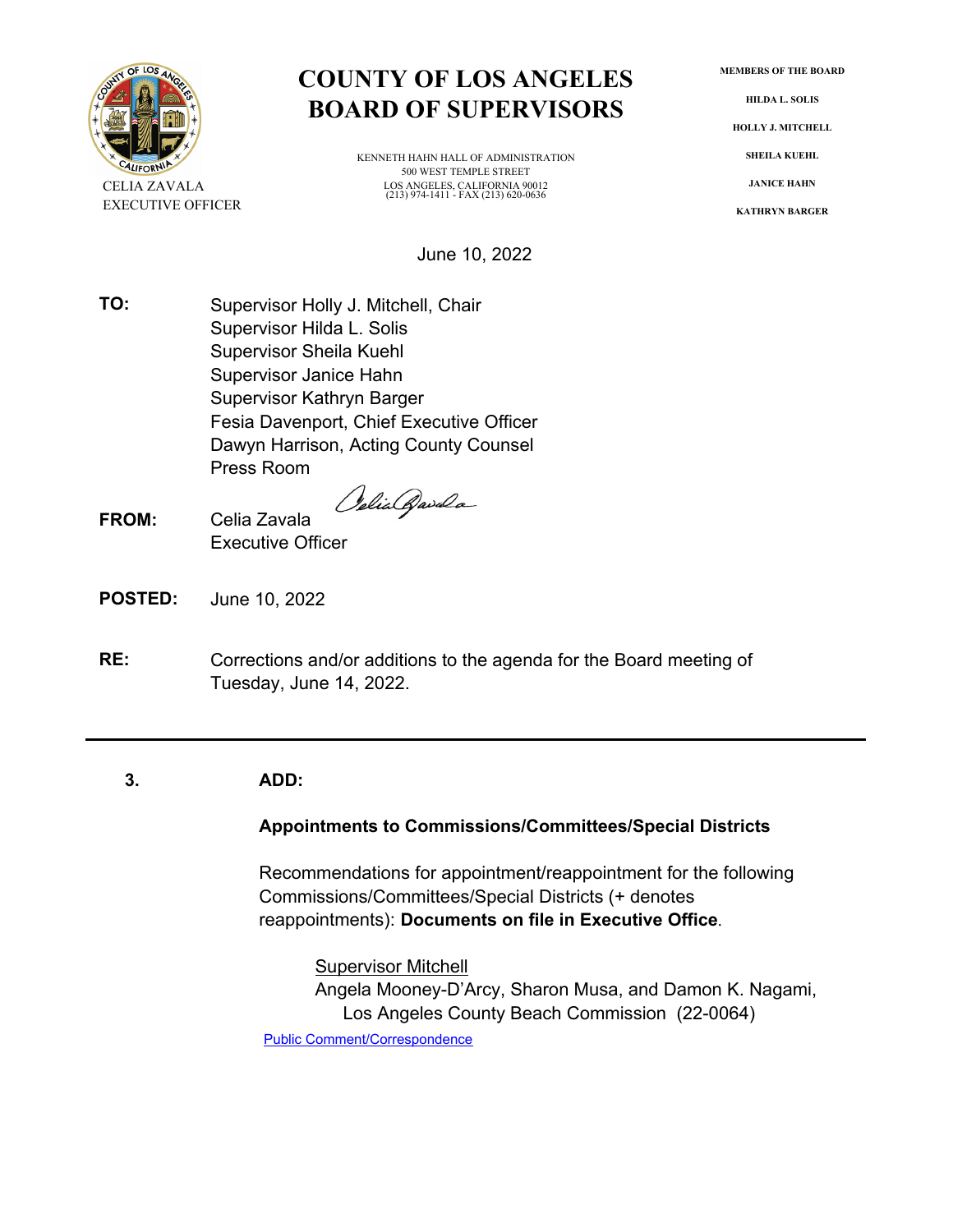# **6. AMEND:**

**Expanding Office of Diversion and Re-Entry Housing**

**Also consideration of Supervisors Hahn and Kuehl's amendment to direct the Chief Executive Officer to report back in writing during the Fiscal Year (FY) 2022-23 Supplemental Budget with an update on the structural deficit of the Office of Diversion and Re-Entry (ODR) and a budget outlining the cost required to recommend a process for identifying ongoing funding sufficient to expand the County-funded Office of Diversion and Re-Entry (ODR) Housing program by at least 500 additional beds, increasing the number of ODR Housing program beds to 2,700 (above what is currently feasible with existing ODR resources) by July 1, 2023, and recommendations of potential funding sources,** with consideration for funding sources including, but not limited **to, Assembly Bill 109, and Net County Cost-Care First Community Investment, and State Medi-Cal funds; and the report should include an update on the status of the Memorandum of Agreement (MOA) between the Department of Health Services and the Department of Mental Health (DMH), an analysis of funding that is made available through the MOA and plans to use those funds to expand ODR Housing program beds and services, and recommendations from the Chief Executive Officer, through the Acting Chief Information Officer to formalize a data and outcomes analysis plan for ODR to include, at a minimum, the following data points:**

**The number of clients referred (including those not accepted);**

**The number of clients referred to the DMH Intensive Care Division, Lanterman-Petris-Short conservatorship, and Full Service Partnership;**

**The number of clients who elope;**

**Recidivism rates and rates of refusals to participate (including time of stay between leaving jail and leaving/refusing to participate);**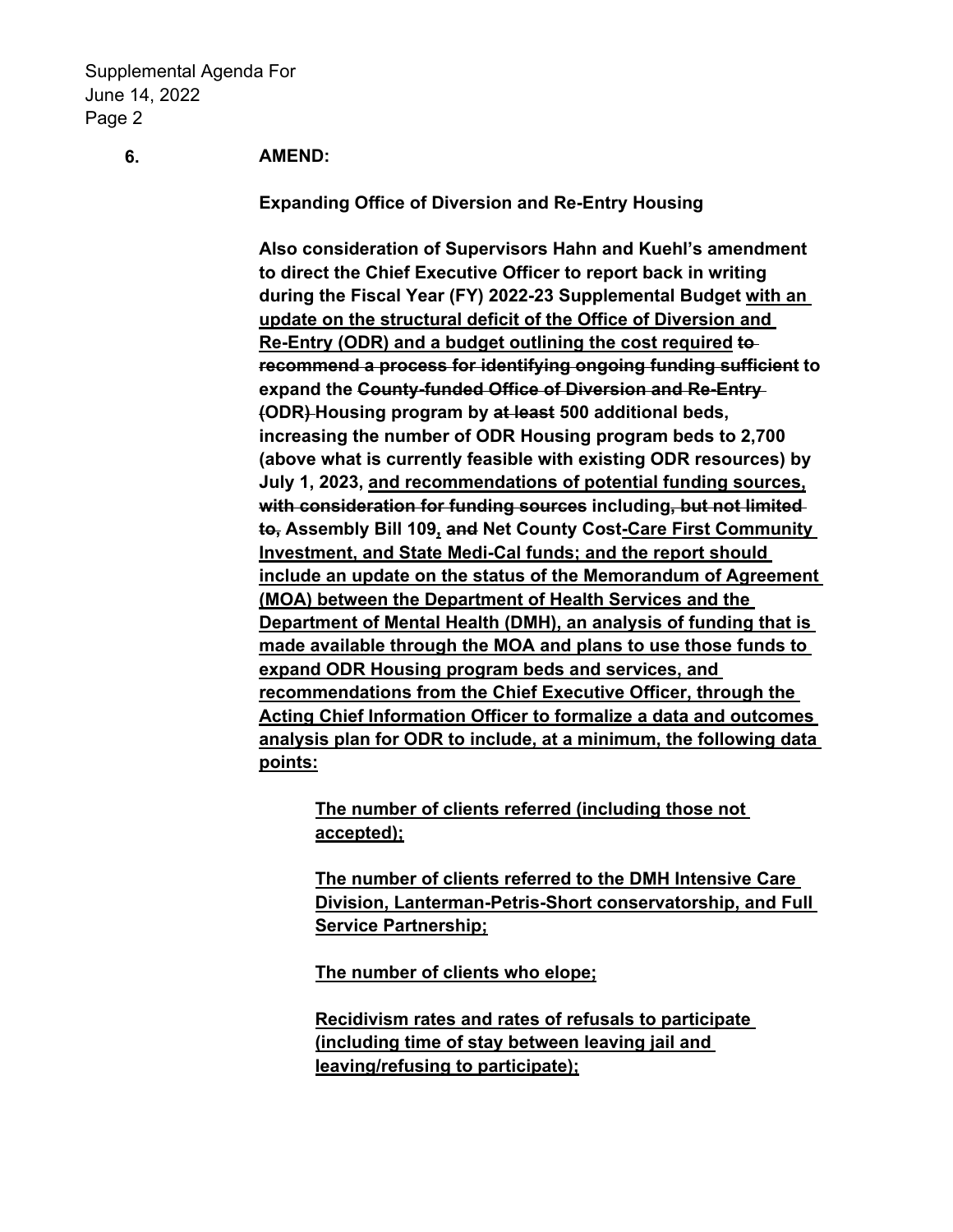> **The number of clients who fail due to non-compliance or are engaged in violence, substance use, or other behaviors for which they must be moved to higher levels of care; and**

**Number of clients who transition into non-ODR long-term housing.**

**; direct the Chief Executive Officer, in collaboration with the Interim Director of the Office of Diversion and Re-Entry and other relevant stakeholders, to report back to the Board in writing during the FY 2023-24 Recommended Budget with funding recommendations for expanding ODR Housing and expanding community-based mental health care, including a discussion of what funding sources are available, including funding recommendations for expanding ODR Housing by 1,000 additional beds in FY 2023-24, increasing the total number of ODR Housing program beds to 3,700, and for increasing capacity by at least 3,600 beds for community-based mental healthcare, increasing the total number of ODR Housing program beds to 5,800, and 400 beds for individuals with serious medical, substance use disorder and/or other housing needs.** (22-2282)

[Motion by Supervisor Mitchell](http://file.lacounty.gov/SDSInter/bos/supdocs/169808.pdf) [Public Comment/Correspondence](http://file.lacounty.gov/SDSInter/bos/supdocs/169809.pdf) [Motion by Supervisors Hahn and Kuehl](http://file.lacounty.gov/SDSInter/bos/supdocs/169911.pdf)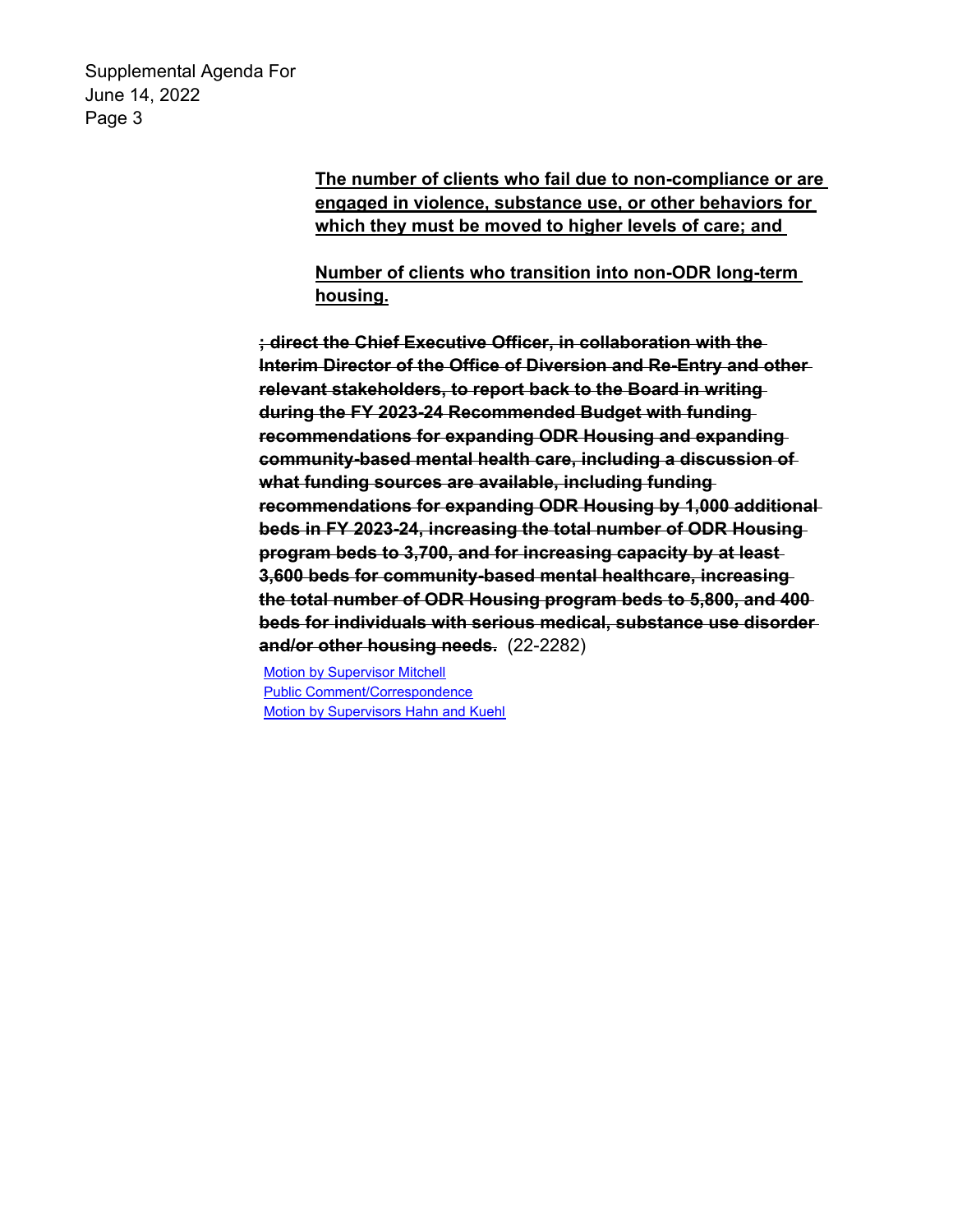# **17. REVISE:**

**Resolution to Prohibit Los Angeles County Contracts with Sterigenics US, Inc.**

**Revised** recommendation as submitted by Supervisor Hahn: Instructthe Acting County Counsel, in consultation with the Chief Executive Officer, to review the nature and terms of any existing contracts with Sterigenics US, Inc. (Sterigenics) and, to the extent legally permissible and feasible, terminate any existing contracts with Sterigenics; dDirect all County Department Heads and all entities for which the Board is the Governing Body, to the extent legally permissible and feasible, to refrain from entering into any new or amended contracts to purchase goods or services from Sterigenics until the South Coast Air Quality Management District (SCAQMD) resolves the Notice of Violation … (22-2272)

**[Motion by Supervisor Hahn](http://file.lacounty.gov/SDSInter/bos/supdocs/169793.pdf)** [Public Comment/Correspondence](http://file.lacounty.gov/SDSInter/bos/supdocs/169794.pdf) [Revised motion by Supervisor Hahn](http://file.lacounty.gov/SDSInter/bos/supdocs/169900.pdf)

# **19. REVISE:**

#### **Opportunities and Incentives for Emissions-Free Leaf Blowers**

**Revised** recommendation as submitted by Supervisors Barger and Hahn: Direct the Acting Chief Sustainability Officer, in consultation with the Directors of Economic Opportunity, Consumer and Business Affairs, Public Health, Public Works and the Office of Immigrant Affairs, to report back to the Board in writing in 120 days on the feasibility of banning the operation of gas-powered leaf blowers in the unincorporated County… (22-2276)

[Motion by Supervisors Barger and Hahn](http://file.lacounty.gov/SDSInter/bos/supdocs/169802.pdf) [Public Comment/Correspondence](http://file.lacounty.gov/SDSInter/bos/supdocs/169803.pdf) [Revised motion by Supervisors Barger and Hahn](http://file.lacounty.gov/SDSInter/bos/supdocs/169905.pdf)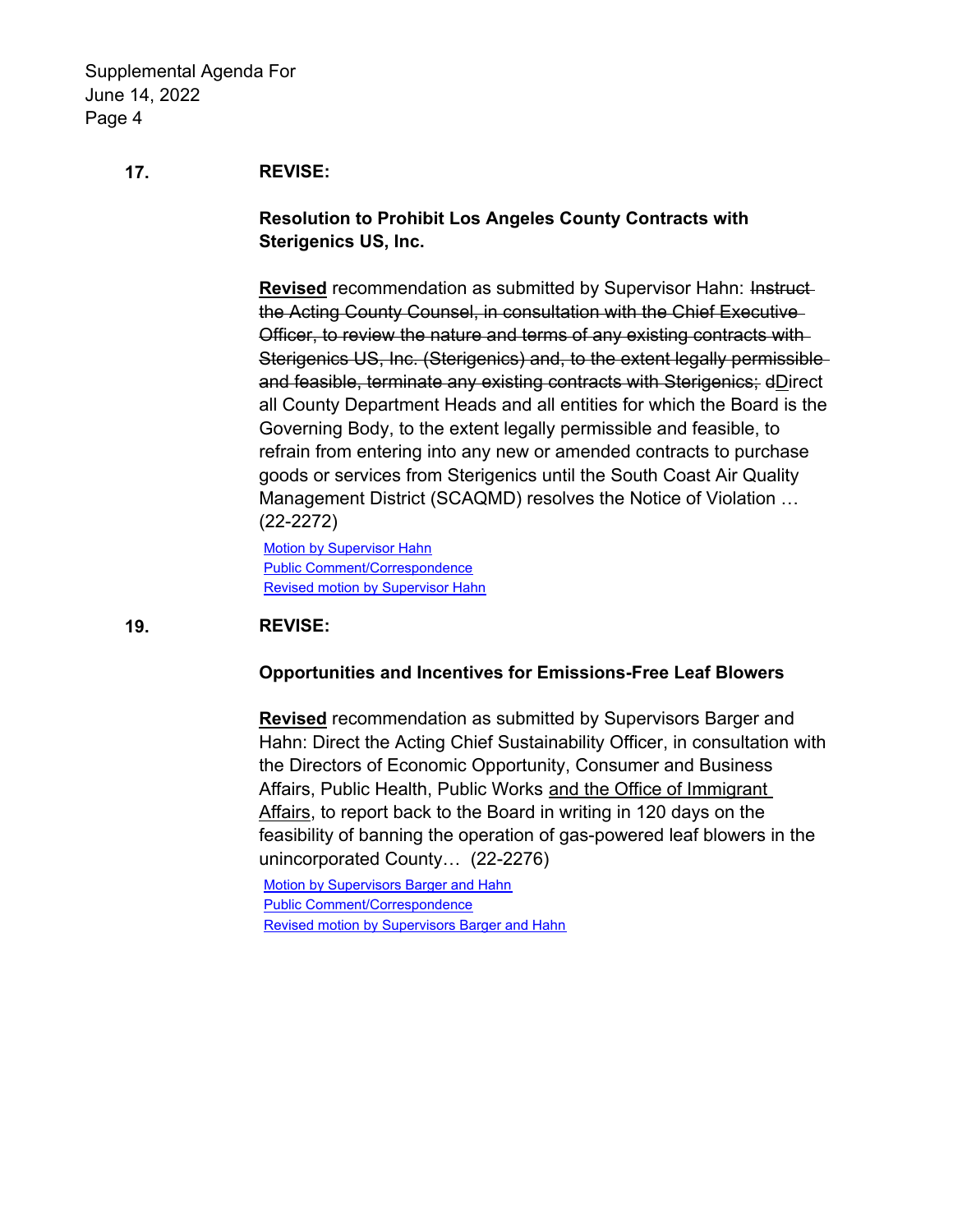# **27. REVISE:**

# **Supporting a Safety Net for All**

**Revised** recommendation as submitted by Supervisors Solis and Hahn: Direct the Chief Executive Officer, through the Legislative Affairs and Intergovernmental Affairs Division, to support Assembly Bill 2847 (Garcia)… (22-2261)

[Motion by Supervisor Solis](http://file.lacounty.gov/SDSInter/bos/supdocs/169778.pdf) [Public Comment/Correspondence](http://file.lacounty.gov/SDSInter/bos/supdocs/169780.pdf) [Revised motion by Supervisors Solis and Hahn](http://file.lacounty.gov/SDSInter/bos/supdocs/169908.pdf)

# **87. REVISE:**

# **Solid Waste Collection Services Contracts**

**Revised** recommendation: Find that the award of the exclusive franchise contracts for the unincorporated areas of Altadena/Kinneloa Mesa and South Bay (2, 4 and 5) is within the scope of the Negative Declaration previously adopted by the Board, as amended by the Addendum for the Franchise Contracts for Residential Solid Waste Collection Services in unincorporated communities in the County adopted on January 30, 2018; … award exclusive franchise contracts for services for the areas listed below to Universal Waste Systems, Inc., … effective upon execution by both parties, with services to start on as soon as July 1, 2022 and terminate on June 30, 2029, for a seven-year term with two two-year extension options, for a potential maximum contract term of 11 years; … **(Department of Public Works)** APPROVE (22-2176)

[Board Letter](http://file.lacounty.gov/SDSInter/bos/supdocs/169593.pdf) [Public Comment/Correspondence](http://file.lacounty.gov/SDSInter/bos/supdocs/169596.pdf) [Revised Board Letter](http://file.lacounty.gov/SDSInter/bos/supdocs/169899.pdf)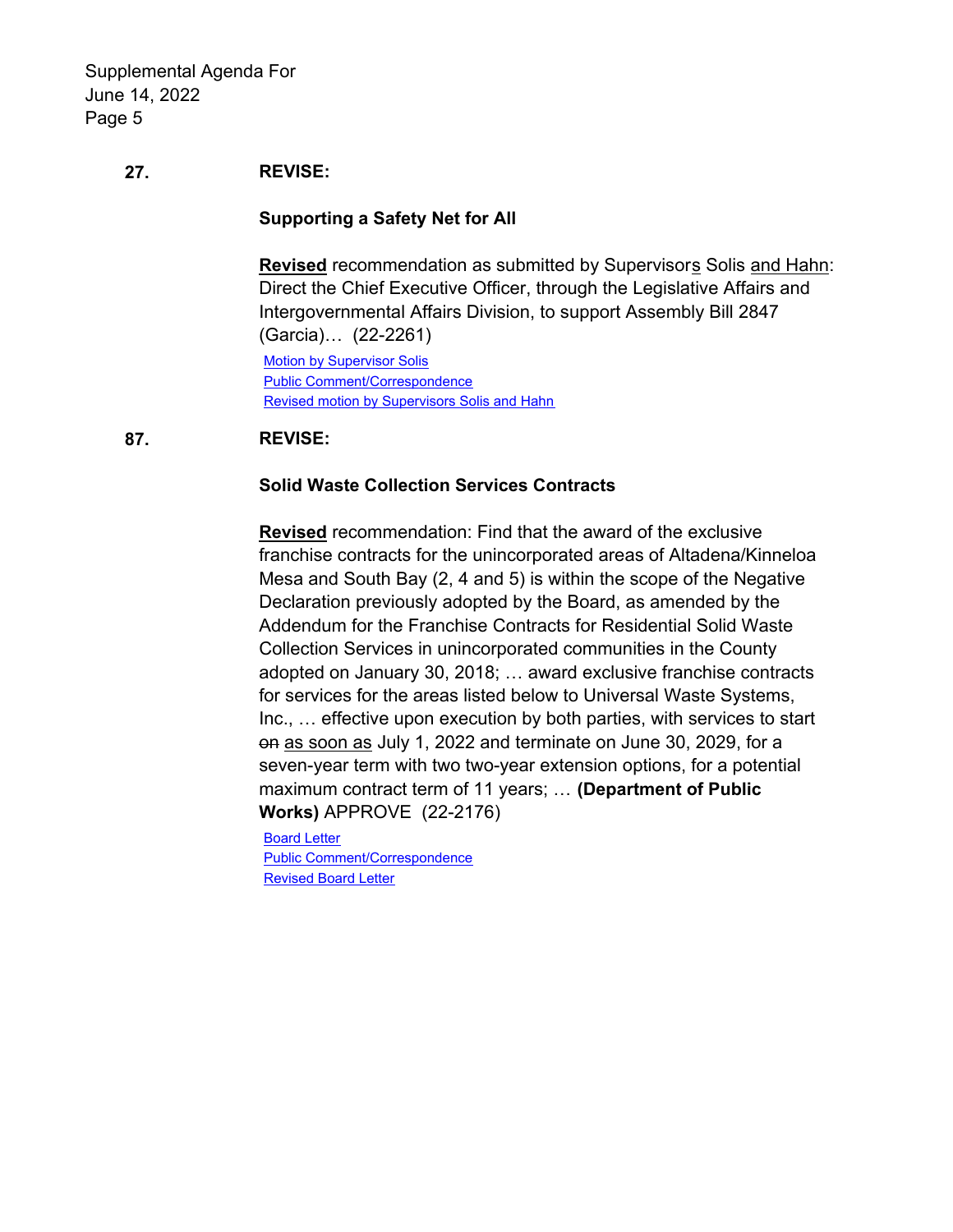#### **118. REVISE:**

# **Home-Like Improvements to Barry J. Nidorf Juvenile Hall and Central Juvenile Hall**

**Revised** recommendation: Approve an appropriation adjustment to transfer \$10,000,000 from the Provisional Financing Uses budget to Probation's Fiscal Year 2021-22 operating budget, to fund home-like improvements to selected living units at Barry J. Nidorf and Central Juvenile Halls consistent with expectations of the California Department of Justice. **(Probation Department)** APPROVE **4-VOTES 3-VOTES** (22-2214)

[Board Letter](http://file.lacounty.gov/SDSInter/bos/supdocs/169677.pdf) [Public Comment/Correspondence](http://file.lacounty.gov/SDSInter/bos/supdocs/169678.pdf) **[Revised Board Letter](http://file.lacounty.gov/SDSInter/bos/supdocs/169891.pdf)** 

#### **LOS ANGELES COUNTY DEVELOPMENT AUTHORITY**

#### **5-D. REFER BACK:**

# **The Executive Director of the Los Angeles County Development Authority requests that the following item be referred back to the Department:**

Recommendation: Authorize the Executive Director of the Los Angeles County Development Authority to execute and, if necessary, terminate a two-year contract with Western Economic Services, LLC with a total compensation amount not to exceed \$270,000 in Community Development Block Grant (CDBG) administrative funds, effective upon execution by all parties; execute a one-year extension to the contract, at no additional cost, contingent upon continued funding and satisfactory performance; and amend the contract to modify the scope of work, fee schedule and increase the total compensation by up to 10% as needed for unforeseen costs, using CDBG administrative funds to be included in the Los Angeles County Development Authority's annual budget approval process. APPROVE (22-2174)

[Board Letter](http://file.lacounty.gov/SDSInter/bos/supdocs/169589.pdf) [Public Comment/Correspondence](http://file.lacounty.gov/SDSInter/bos/supdocs/169591.pdf)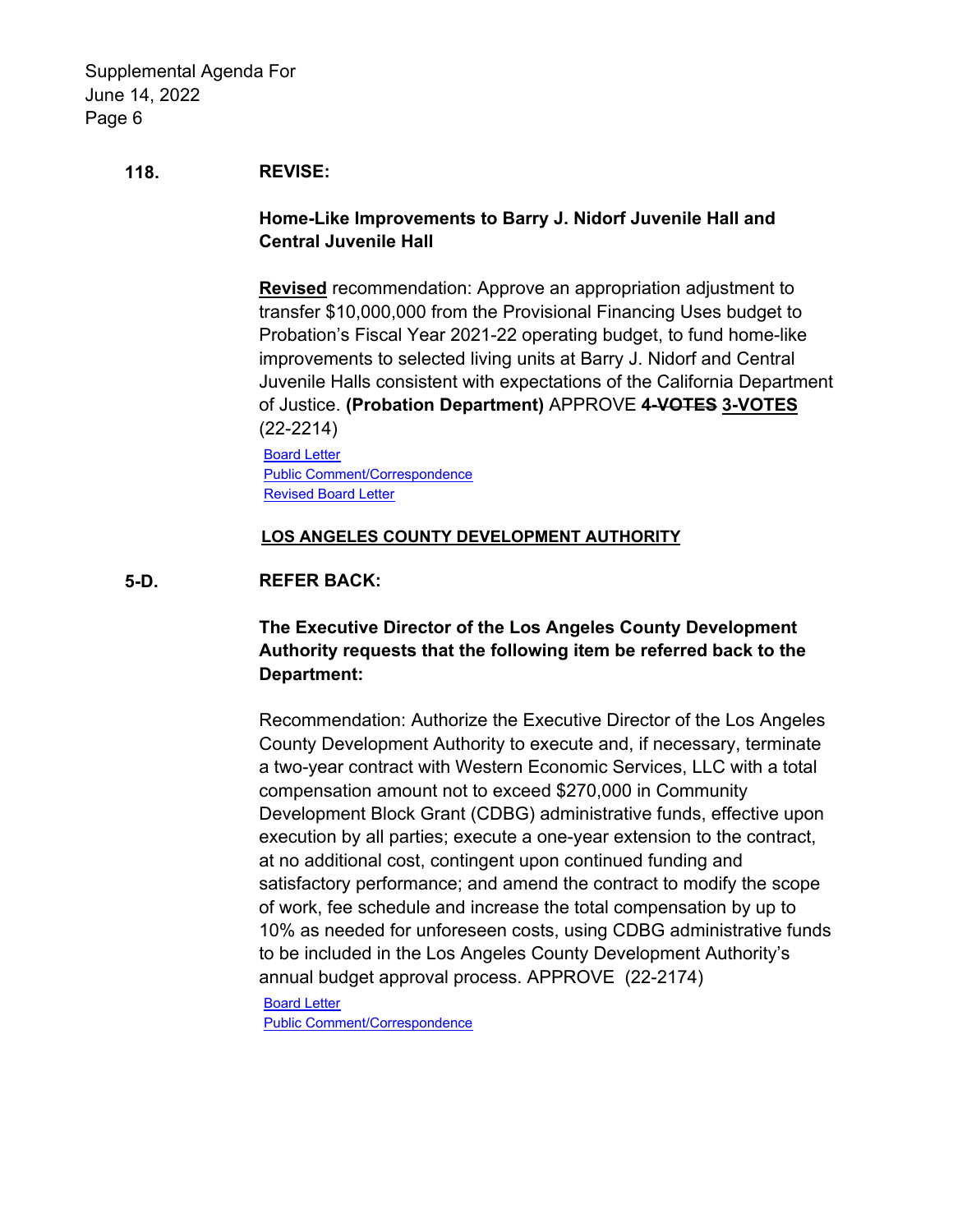# **8-D. ADD:**

# **Cudahy Senior Affordable Housing Project**

Recommendation as submitted by Supervisor Hahn: As a responsible agency, and in accordance with the requirements of the California Environmental Quality Act, the Los Angeles County Development Authority (LACDA) previously considered the Environmental Impact Report Addendum prepared by the City of Cudahy and determined on May 4, 2021, that the Cudahy Senior Affordable Housing Project (Project), a proposed multifamily affordable housing development comprised of 140 units for low-income and homeless seniors, located at 4610 Santa Ana Street in the City of Cudahy, will not have an adverse impact on the environment; authorize the Executive Director of the Los Angeles County Development Authority to act as the agent of the County and execute, and/or if necessary, amend a Funding Agreement with the County to accept up to \$10,800,000 in Supervisorial Fourth District Community Programs funding in the Fiscal Year (FY) 2022-23 budget; and authorize the Executive Director to take the following related actions: (Relates to Agenda No. 137-C)

Incorporate up to \$10,800,000 in Supervisorial Fourth District Community Programs funding into LACDA's approved FY 2022-23 budget, of which \$10,000,000 will be provided to Prima Development for residential construction costs and \$800,000 (8%) will be retained by LACDA for administrative costs related to the Project; and

Negotiate, execute, amend, and if required, terminate a loan agreement and all related documents with Prima Development, in an amount not to exceed \$10,000,000 in Supervisorial Fourth District Community Programs funding, to support residential construction hard cost for the Project. (22-2317)

[Motion by Supervisor Hahn](http://file.lacounty.gov/SDSInter/bos/supdocs/169921.pdf) [Public Comment/Correspondence](http://file.lacounty.gov/SDSInter/bos/supdocs/169922.pdf)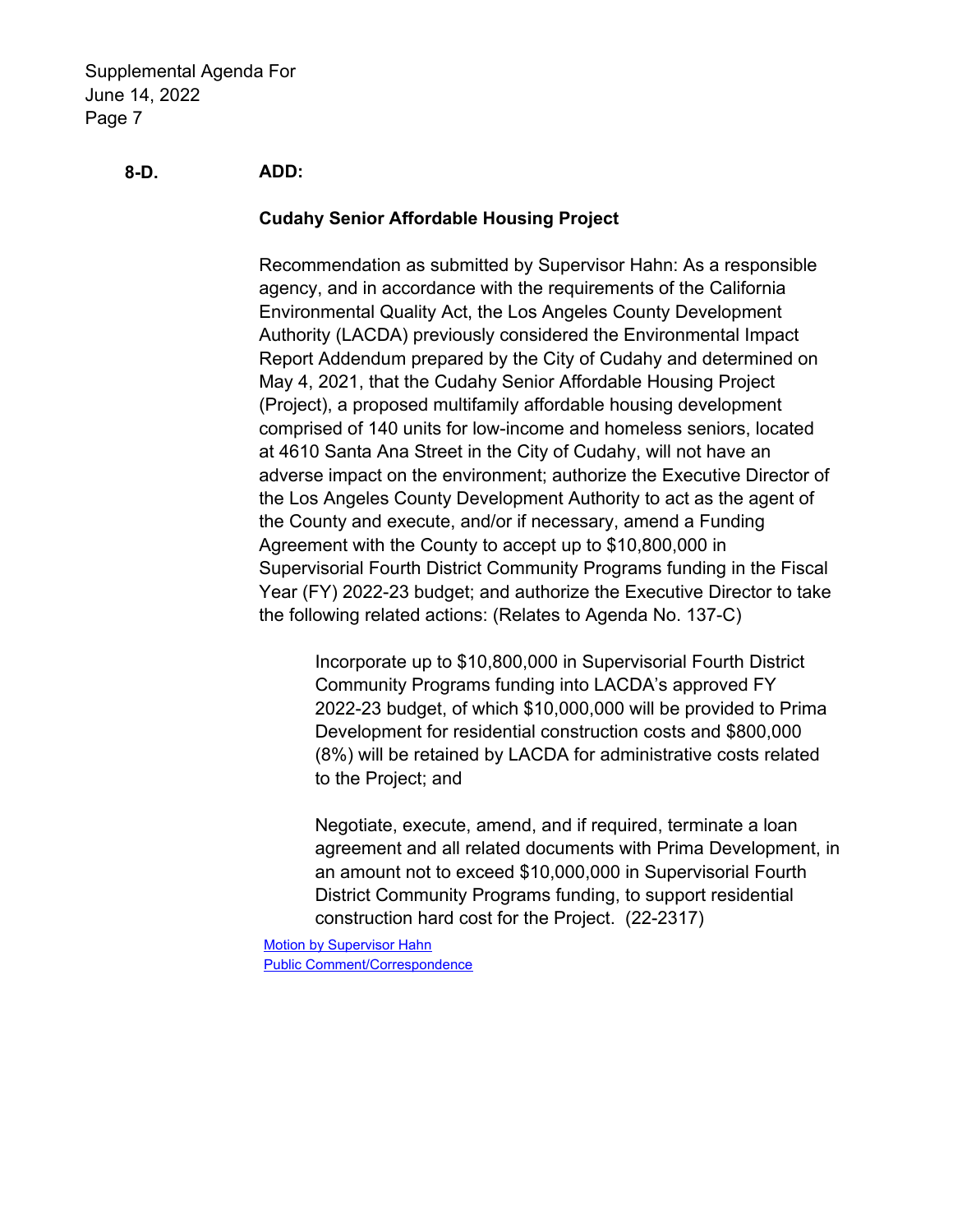#### **SUPPLEMENTAL AGENDA**

### **137-A. Implementing the Los Angeles River Master Plan**

Recommendation as submitted by Supervisor Kuehl: Instruct the Directors of the Departments identified in the LA River Master Plan (LARMP) implementation matrix to convene within 120 days as the implementation team responsible for ongoing coordination following adoption of the LARMP and Program Environmental Impact Report (PEIR), which will consist of the following Departments: Public Works/Los Angeles County Flood Control District, Chief Executive Office, Parks and Recreation, Arts and Culture, Chief Sustainability Office, Regional Planning, Public Social Services, Los Angeles Homeless Services Authority (LAHSA), Public Health and Consumer and Business Affairs, to establish guidance to prioritize County projects along the Los Angeles River, in consultation with community stakeholders, consistent with the Plan's community needs assessments and the prioritization criteria being developed as part of the County Infrastructure Initiative and Climate Resilience Initiative, with a particular focus on equity, sustainability, resilience and community health, and report back to the Board in writing annually on the progress towards the implementation of the LARMP; and instruct the Director of Public Works to take the following actions: (Relates to Agenda No. 107)

Evaluate the Major Project Opportunity Zones identified in the LARMP with respect to past and current planning efforts in relation to the high and very high needs analyzed across the LARMP's nine major goals, and provide recommendations for advancing feasibility studies of opportunity zone regions, prioritizing disadvantaged and underserved communities with the highest identified needs within 120 days for submittal to the implementation team to further develop implementation strategies including funding; and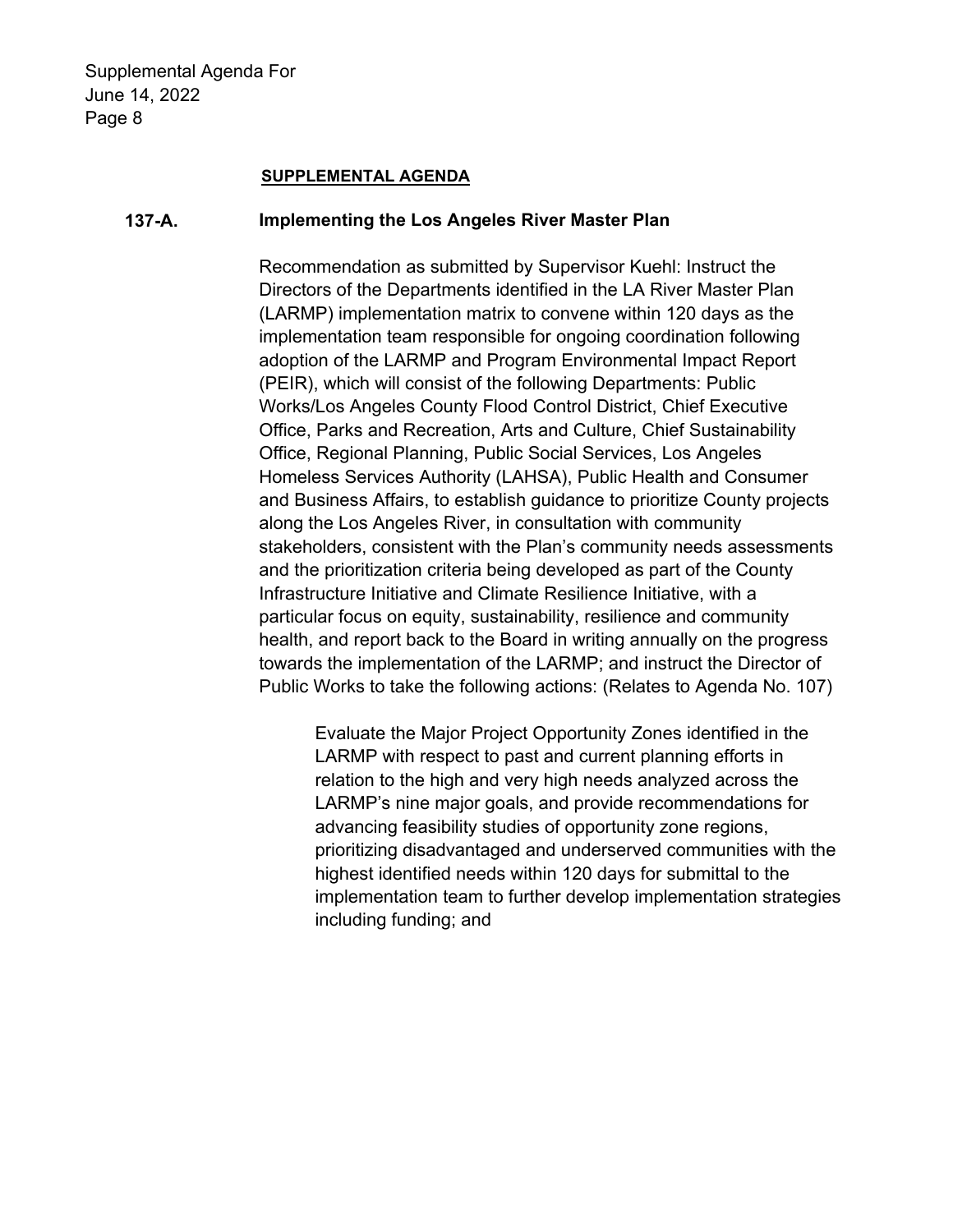> Evaluate the Extra-Small and Small Opportunity Sites identified in the LARMP with respect to existing conditions and current planned efforts to provide additional access and common element amenities (i.e. shade, hydration, benches) along the LA River, and provide recommendations within 6 months to the implementation team to further develop implementation strategies including funding on early action projects, which could be implemented utilizing the PEIR, while prioritizing disadvantaged and underserved communities with the highest identified needs with respect to access and open space. (22-2315)

[Motion by Supervisor Kuehl](http://file.lacounty.gov/SDSInter/bos/supdocs/169912.pdf) [Public Comment/Correspondence](http://file.lacounty.gov/SDSInter/bos/supdocs/169913.pdf)

# **137-B. Staffing and Resourcing Los Angeles County's Youth Commission**

Recommendation as submitted by Supervisors Hahn and Kuehl: Direct the Executive Officer of the Board, in consultation with the Chief Executive Officer, to report back to the Board in writing within 30 days with a recommended funding and staffing plan to expand the Youth Commission and identify an Interim Director with subject matter expertise who can serve in a full-time capacity, increase and expand the staffing for the Youth Commission to include, but not be limited to, a Project Director, Management Analyst and transitioning the role of the Community Development Intern into permanent administrative support, and establish and support funding for case management services. (22-2311)

**[Motion by Supervisors Hahn and Kuehl](http://file.lacounty.gov/SDSInter/bos/supdocs/169903.pdf)** [Public Comment Correspondence/Correspondence](http://file.lacounty.gov/SDSInter/bos/supdocs/169904.pdf)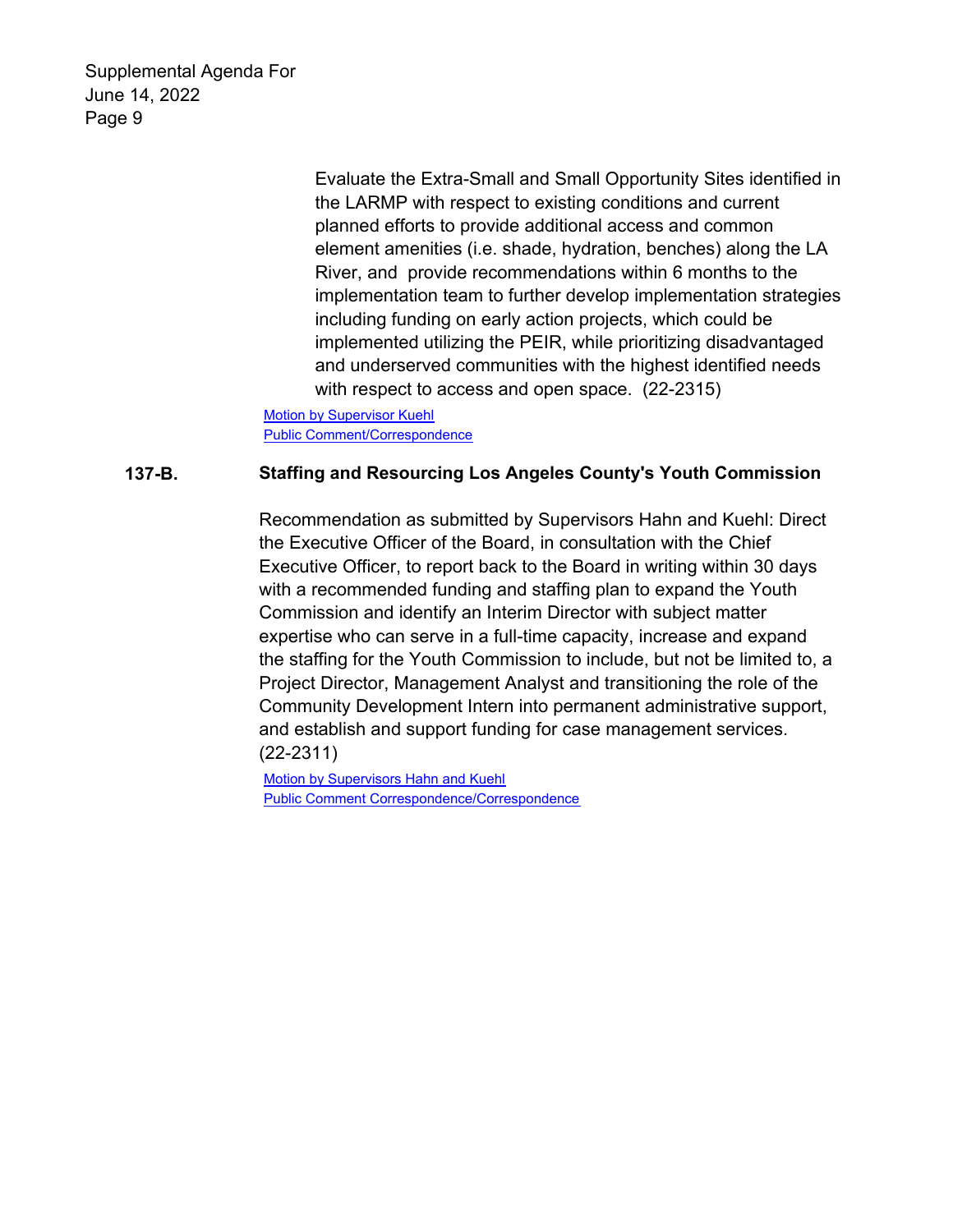# **137-C. Cudahy Senior Affordable Housing Project**

Recommendation as submitted by Supervisor Hahn: Acting as a responsible agency pursuant to the California Environmental Quality Act, certify that the County has considered the Environmental Impact Report Addendum for the Cudahy Seniors Affordable Housing Project (Project), a proposed multifamily affordable housing development comprised of 140 units for low-income and homeless seniors, located at 4610 Santa Ana Street in the City of Cudahy, which was prepared by the City of Cudahy as lead agency and determined on May 4, 2021, that the Project will not have an adverse impact on the environment; find that pursuant to Government Code Section 26227, the affordable housing to be provided by Prima Development meets the social needs of the population of the County and will serve a public purpose that benefits the County and its residents; and take the following actions: (Relates to Agenda No. 8-D)

Designate the Executive Director of the Los Angeles County Development Authority to act as the agent of the County in providing the funding in an amount up to \$10,800,000, which includes any administrative costs for the Los Angeles County Development Authority (LACDA), to Prima Development for the Project and execute any necessary agreements, as well as any amendments and related documents needed, on behalf of the County;

Authorize the Chief Executive Officer to execute, and if necessary, amend or terminate a Funding Agreement with LACDA at an amount of up to \$10,800,000, which includes LACDA administrative costs, in Supervisorial Fourth District Community Programs funding for the Project to provide senior affordable housing, job-training and health care services; and

Approve an appropriation adjustment to transfer \$10,800,000 from the Supervisorial Fourth District Community Program funding to the Project and Facility Development budget unit for a Funding Agreement with LACDA for the Project. (22-2316)

[Motion by Supervisor Hahn](http://file.lacounty.gov/SDSInter/bos/supdocs/169919.pdf) [Public Comment/Correspondence](http://file.lacounty.gov/SDSInter/bos/supdocs/169920.pdf)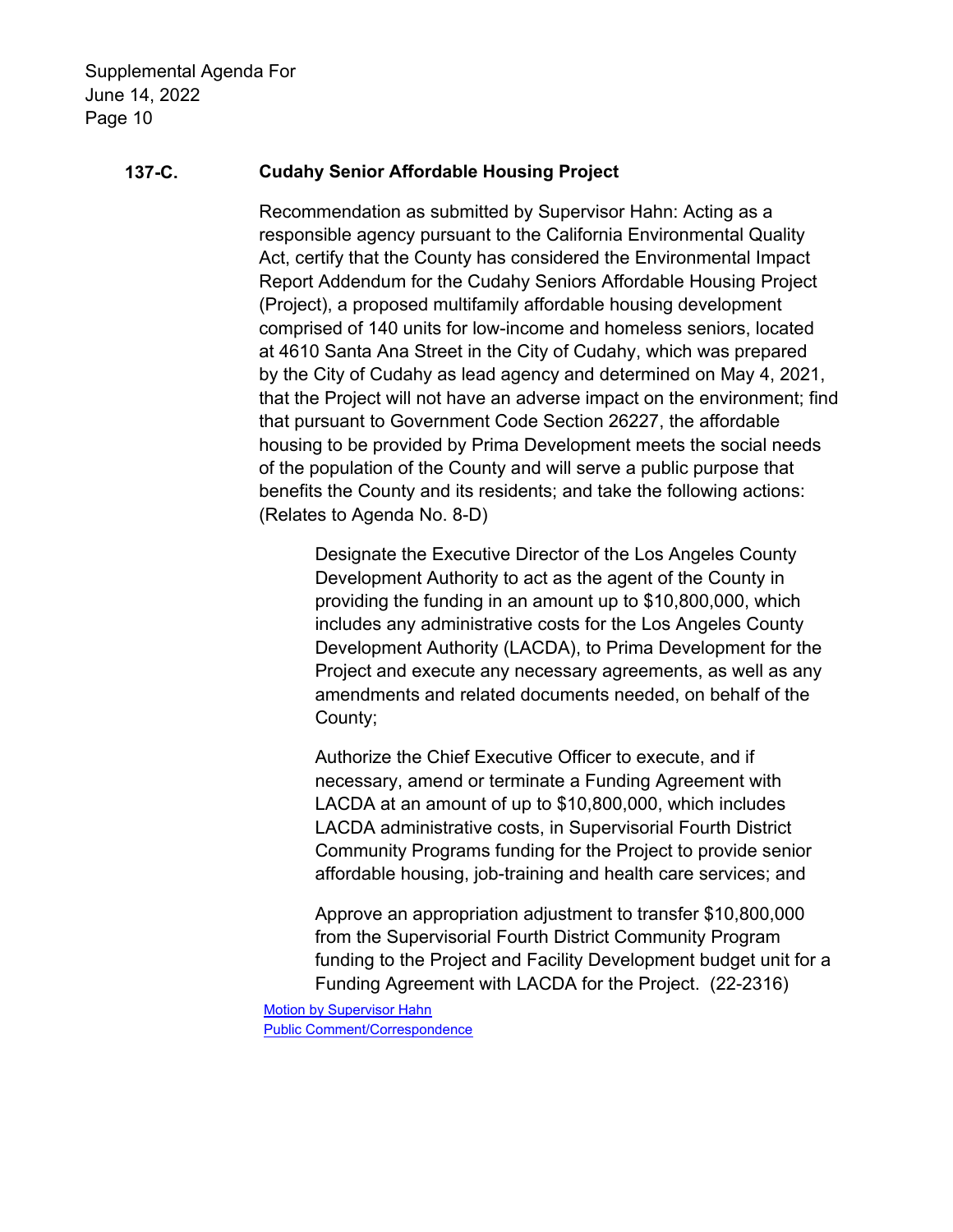# **137-D. Support Staff Recommendation for Joshua Tree Protections**

Recommendation as submitted by Supervisor Barger: Direct the Chief Executive Officer to send a letter of support for the State Department of Fish and Wildlife Status Report finding against listing the western Joshua tree as a threatened species; and instruct the Director of Regional Planning to report back to the Board in writing in 60 days on existing County efforts and ordinances that protect the western Joshua tree, and the feasibility of creating new or partnering with existing mitigation banks to further protect and create additional space for the long-term protection of western Joshua trees. (22-2312)

[Motion by Supervisor Barger](http://file.lacounty.gov/SDSInter/bos/supdocs/169901.pdf) [Public Comment/Correspondence](http://file.lacounty.gov/SDSInter/bos/supdocs/169902.pdf)

# **137-E. Encouraging New Housing Through Adaptive Reuse**

Recommendation as submitted by Supervisor Barger: Instruct the Director of Regional Planning, in collaboration with the Acting County Counsel and other relevant County Departments, to develop an Adaptive Reuse Ordinance for the unincorporated areas of the County, and report back to the Board in writing in 30 days with an analysis of resources required, along with a proposed schedule for drafting of the ordinance; and report back to the Board in writing in 90 days with an analysis and feasibility of development of a user-friendly tool that identifies underutilized commercial sites in the unincorporated areas that are viable options for Adaptive Reuse. (22-2314)

[Motion by Supervisor Barger](http://file.lacounty.gov/SDSInter/bos/supdocs/169909.pdf) [Public Comment/Correspondence](http://file.lacounty.gov/SDSInter/bos/supdocs/169910.pdf)

# **137-F. Proclaiming "Philippine Independence Day"**

Recommendation as submitted by Supervisor Solis: Proclaim June 12, 2022 as "Philippine Independence Day" throughout Los Angeles County. (22-2313)

[Motion by Supervisor Solis](http://file.lacounty.gov/SDSInter/bos/supdocs/169906.pdf) [Public Comment/Correspondence](http://file.lacounty.gov/SDSInter/bos/supdocs/169907.pdf)